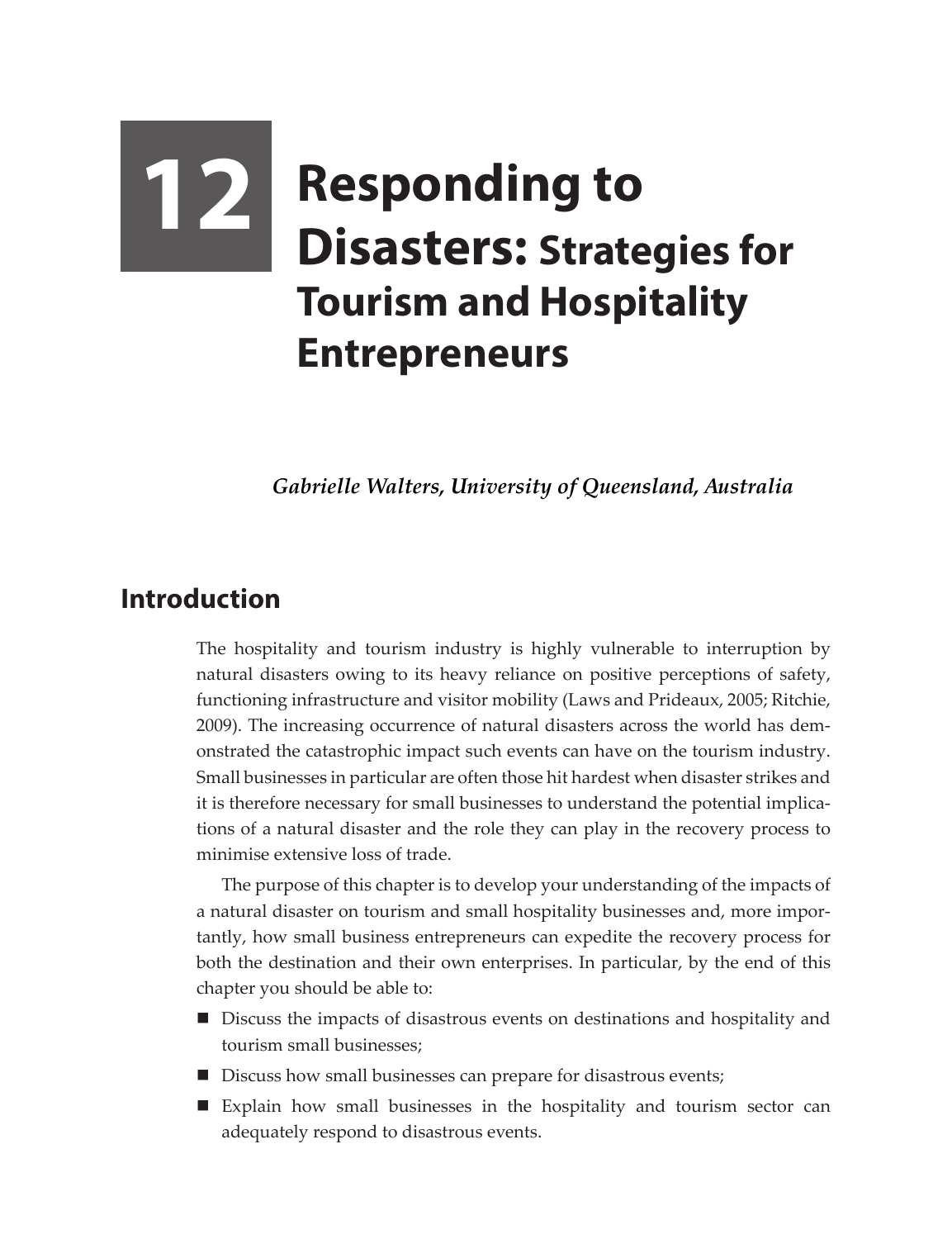This chapter begins with a discussion on the impacts a disastrous event can have on tourism destinations. A number of preparation strategies useful to small hospitality and tourism businesses in particular are then discussed. Following this, a number of practical response and recovery strategies are presented.

## **The impact of disastrous events on the tourism and hospitality industry**

Disastrous events, whether they be natural (e.g. cyclones, wild fires, hurricanes, earthquakes, disease outbreaks) or man-made (economic downturn, terrorism events, political instability) will inevitably influence global travel patterns as tourists avoid unnecessary travel to destinations that are affected. There are winners and losers among the tourism sector following a disastrous event. Winners are those destinations that may not have been considered prior to a disaster taking place, e.g. an Australian tourist planning to travel to Thailand before the tsunami may choose to travel to Bali instead. There is often a spiked growth in domestic travel as tourists decide to stay closer to home in response to global media coverage of a significant event that instils fear and uncertainty among travellers. The focus of this chapter however is on destinations that miss out on the tourism income they would have received had the disaster not occurred

Over the past decade we have witnessed a significant increase in the quantity and intensity of natural disasters in particular. The 2004 Indian Ocean tsunami had a significant impact on major tourist destinations such as Thailand, Indonesia and the Maldives. In 2005, Hurricane Katrina devastated the popular tourist destination of New Orleans in the US state of Mississippi, resulting in the closure of nearly 1500 tourism and hospitality businesses (Pearlman and Melnik, 2008). In Australia, the 2009 Black Saturday fires in Victoria resulted in an estimated loss of \$400 million in tourism revenue, while in New Zealand, the Christchurch Earthquake in 2011 resulted in a 35% downturn in visitor numbers in the twelve months following the event. Other significant events that have caused major disruptions to the global tourism and hospitality industry include; the 2011 Queensland Floods, which were closely followed by Cyclone Yasi; Tohoku Earthquake in Japan in 2011 and Typhoon Haiyan that hit the Philippines in 2013. The specific impacts such events are likely to have on an affected destination are discussed in detail below.